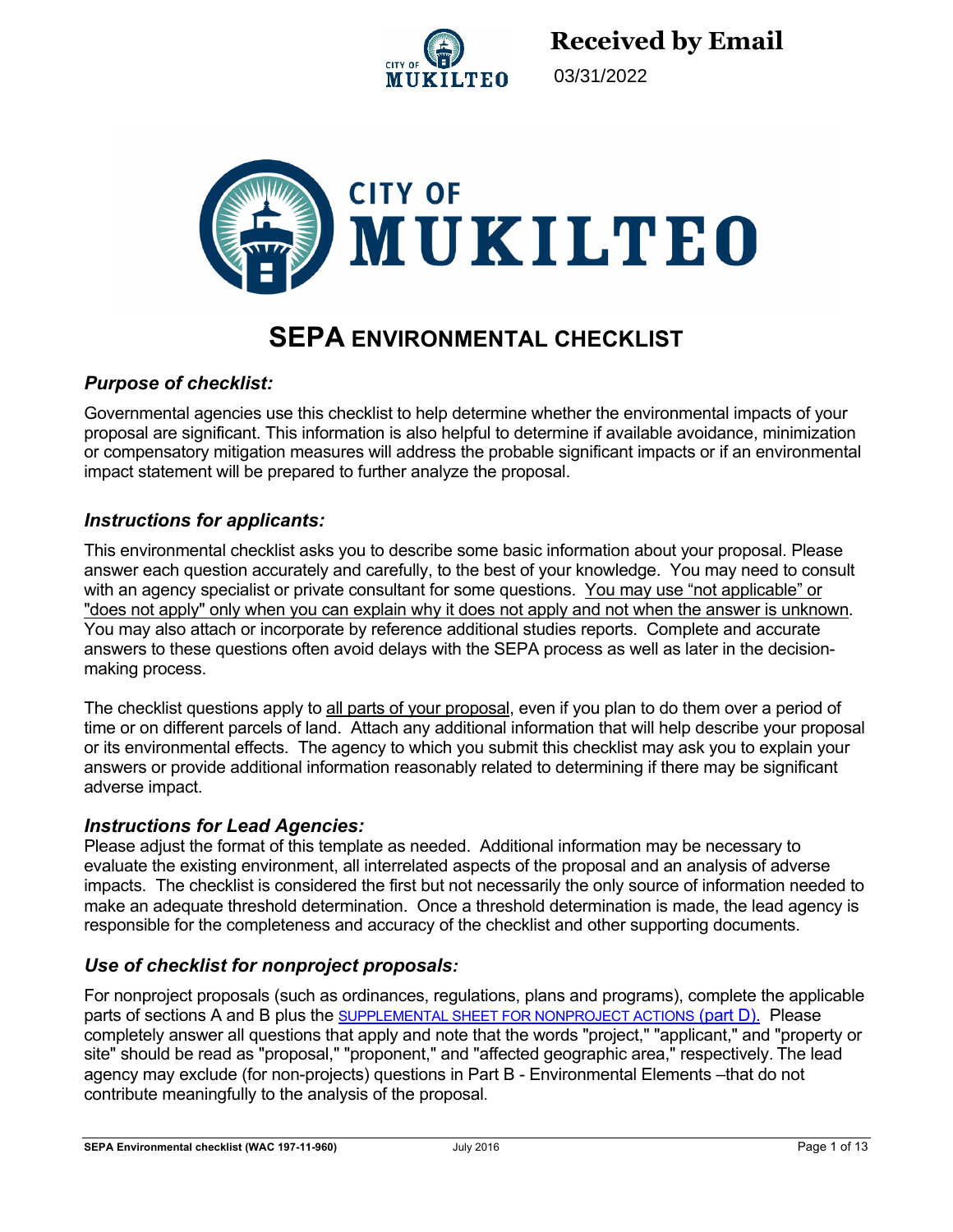## *A. Background*

1. Name of proposed project, if applicable: Mukilteo Ridge HOA Steep Slope Restoration

2. Name of applicant: Mukilteo Ridge HOA

3. Address and phone number of applicant and contact person: Tarvinder & Suman Hara, 10305 50th Place W, Mukilteo, WA, 425-315-5425

4. Date checklist prepared: 01/31/22

5. Agency requesting checklist: City of Mukilteo

6. Proposed timing or schedule (including phasing, if applicable): Dry season, April – Oct 2022.

7. Do you have any plans for future additions, expansion, or further activity related to or connected with this proposal? If yes, explain. None proposed.

8. List any environmental information you know about that has been prepared, or will be prepared, directly related to this proposal.

Wetland and Stream Report, by AECOM Geotechnical Report, by Zipper Geo Mukilteo Ridge HOA - Mitigation Plan, by Wetland Resources Inc.

9. Do you know whether applications are pending for governmental approvals of other proposals directly affecting the property covered by your proposal? If yes, explain. None known.

10. List any government approvals or permits that will be needed for your proposal, if known. None known.

11. Give brief, complete description of your proposal, including the proposed uses and the size of the project and site. There are several questions later in this checklist that ask you to describe certain aspects of your proposal. You do not need to repeat those answers on this page. (Lead agencies may modify this form to include additional specific information on project description.)

The proposed project is a slope stabilization project to install a gabion wall to remedy a failing slope downstream of the detention facility for the Mukilteo Ridge development. It appears the slope was damaged when an existing storm pipe traversing the slope broke. The pipe has been repaired, but the pipe is to be replaced and re-routed to help prevent against future failures.

12. Location of the proposal. Give sufficient information for a person to understand the precise location of your proposed project, including a street address, if any, and section, township, and range, if known. If a proposal would occur over a range of area, provide the range or boundaries of the site(s). Provide a legal description, site plan, vicinity map, and topographic map, if reasonably available. While you should submit any plans required by the agency, you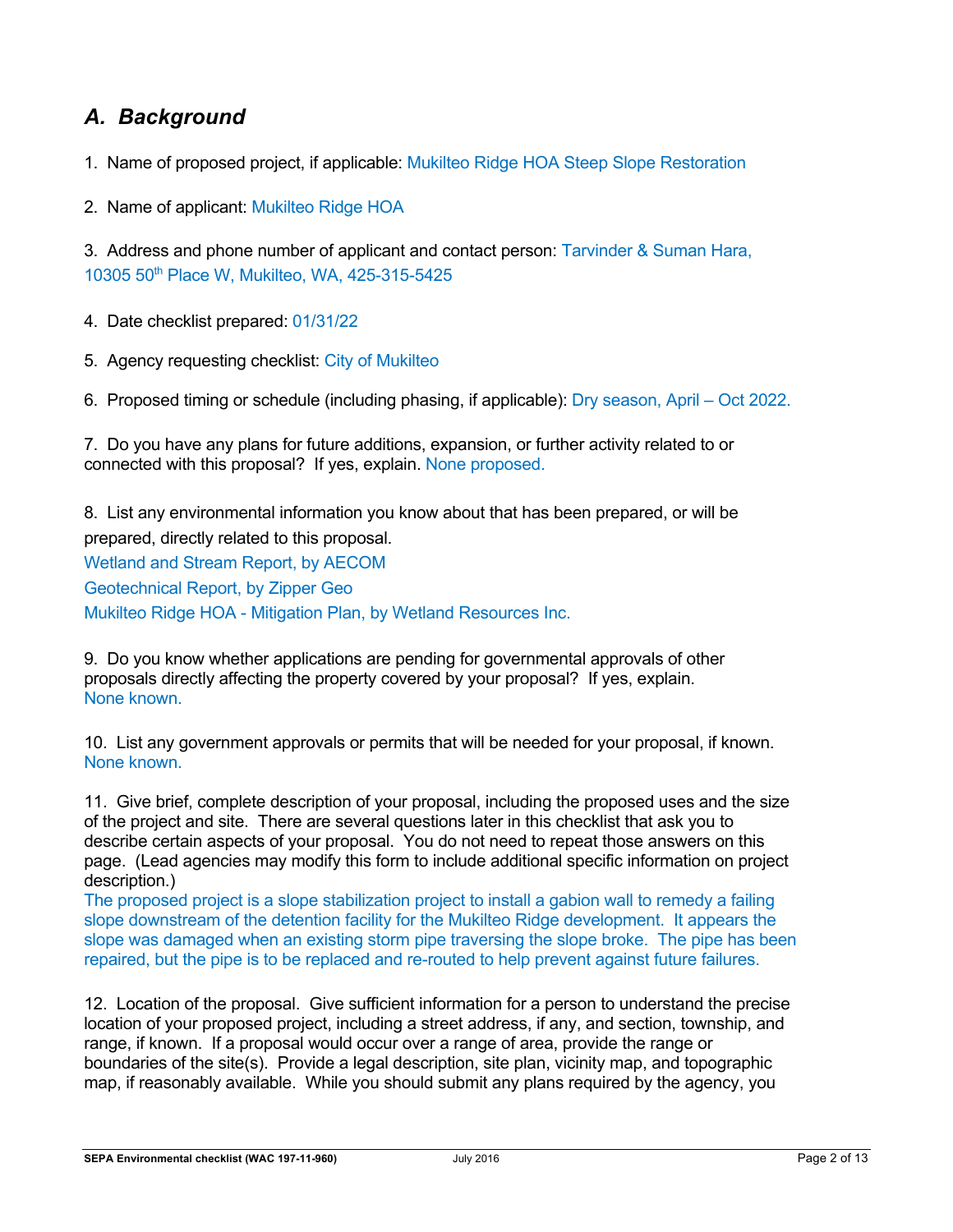are not required to duplicate maps or detailed plans submitted with any permit applications related to this checklist.

The proposed project is located on parcel # 28040300203200 in Mukilteo, WA. The area of interest is the creek bluff located approximately 150 feet south of the east end of Deborlan Ln. and roughly 25 feet east of the existing unnamed paved road.

## *B. Environmental Elements*

#### **1.** *Earth*

a. General description of the site:

(circle one): Flat, rolling, hilly, **steep slopes**, mountainous, other \_\_\_\_\_\_\_\_\_\_\_\_\_

- b. What is the steepest slope on the site (approximate percent slope)? 40 - 90%
- c. What general types of soils are found on the site (for example, clay, sand, gravel, peat, muck)? If you know the classification of agricultural soils, specify them and note any agricultural land of long-term commercial significance and whether the proposal results in removing any of these soils.

The site is primarily underlain by about 11 feet of medium dense sand-silt mixtures (SP, SM, SP/SM) followed by generally dense mixtures of sands, silts, and gravel extending to the maximum explored depth of 25 feet. These soils most likely represent locally known advance outwash deposit. It appears Vashon till is not present at the site.

d. Are there surface indications or history of unstable soils in the immediate vicinity? If so, describe.

Sandy soils present in the site vicinity area are highly susceptible to erosion. Many of the nearby slopes appear to have been eroded over time. Sand-silt loam and local geology and topography is susceptible to landsliding and slope instability.

- e. Describe the purpose, type, total area, and approximate quantities and total affected area of any filling, excavation, and grading proposed. Indicate source of fill. The purpose of the fill is to provide stabilization behind the proposed wall. Approximately 200 cu yds of cut will be required for the excavation and about 380 cu yds of fill (including the gabion wall material) will be imported from an approved upland location.
- f. Could erosion occur as a result of clearing, construction, or use? If so, generally describe. The site is located in a landslide susceptible area and the site is underlain by soils and geologic conditions that are susceptible to landslides and severe erosion. Historically, with construction and man-made drainage features in such area, there is an inherent risk associated with ground movement.
- g. About what percent of the site will be covered with impervious surfaces after project construction (for example, asphalt or buildings)? No new impervious area is proposed as part of this project scope.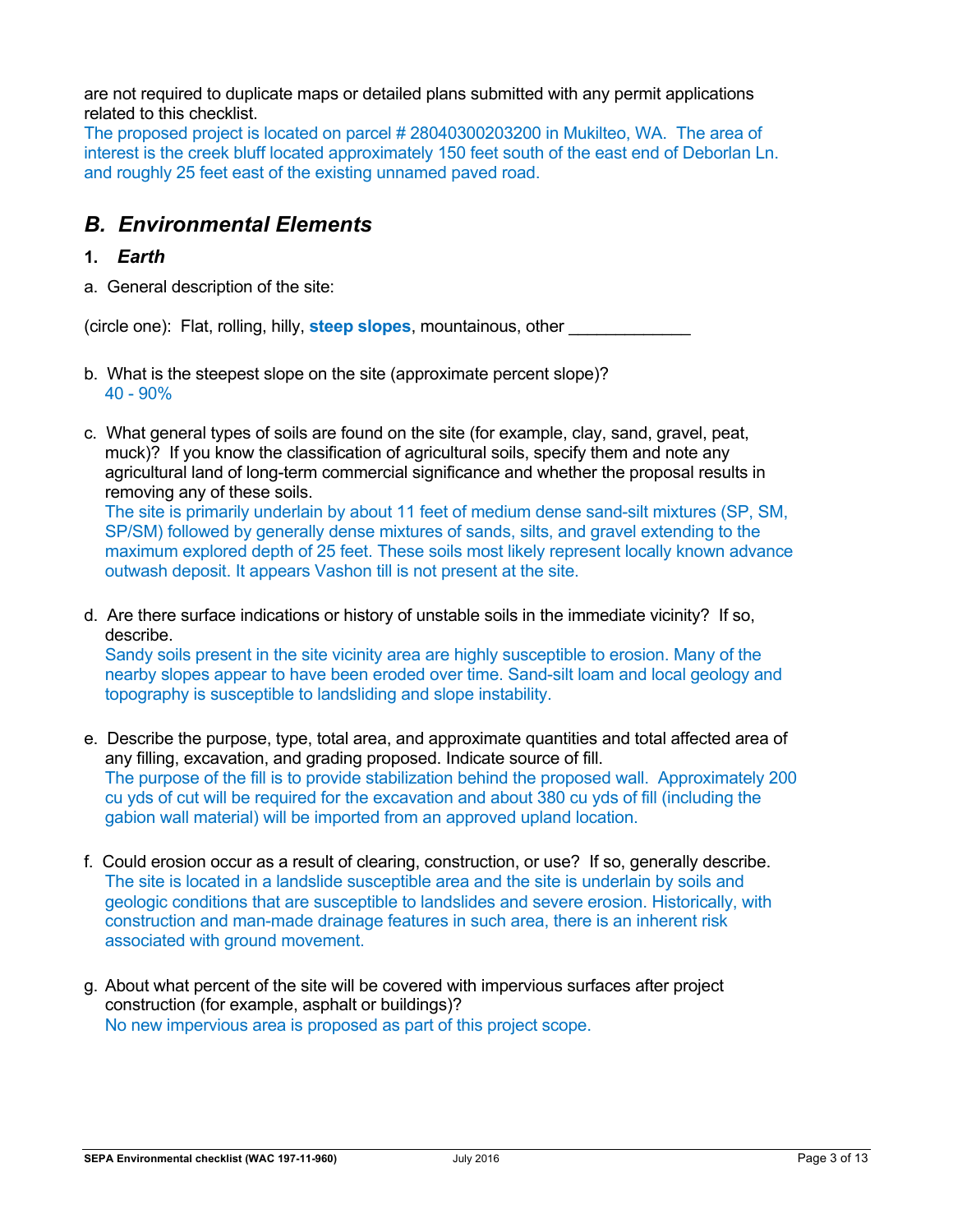h. Proposed measures to reduce or control erosion, or other impacts to the earth, if any: Proposed measures to reduce or control erosion include gabion retaining wall, foundation underpinning (if required), and continuous monitoring of the wall installation. Provide adequate erosion protection on the exposed slope surfaces to avoid further erosion.

### *2. Air*

- a. What types of emissions to the air would result from the proposal during construction, operation, and maintenance when the project is completed? If any, generally describe and give approximate quantities if known. No air emissions will be produced by this finished project. Some vehicle emissions will occur during construction. Maintenance should be rare, but may generate some vehicle emissions.
- b. Are there any off-site sources of emissions or odor that may affect your proposal? If so, generally describe.

Off-site sources of emissions or odor are not expected to affect this proposal.

c. Proposed measures to reduce or control emissions or other impacts to air, if any: None proposed.

### 1) *Water*

- 2) Surface Water:
- 3) Is there any surface water body on or in the immediate vicinity of the site (including year-round and seasonal streams, saltwater, lakes, ponds, wetlands)? If yes, describe type and provide names. If appropriate, state what stream or river it flows into. Yes. AECOM mapped three streams within the project site. The project site is located within a steep ravine containing an unnamed seasonal stream (Tributary 1), roughly 1 foot in width and less than 1 inch in depth, that drains into Edgewater Creek. A second, smaller unnamed stream (Tributary 2) joins Edgewater Creek approximately 250 feet north of the gabion and project area. This stream is also less than 1 inch deep and less than 1 foot wide and is likely a seasonal non-fish bearing stream. Edgewater Creek is a high gradient stream, roughly 3 feet in width and 1 to 3.5 inches in depth, that flows into Japanese Gulch Creek before draining into Possession Sound. AECOM delineated one 0.12-acre wetland (Wetland A) in the project area during the January 16, 2019 site visit, in approximately the same area as the wetland delineated by Curran Environmental Services in 2008. Wetland A is classified as a Palustrine Scrub-Shrub wetland with Saturated and Permanently Flooded water regimes (PSSBH) according to the NWI/Cowardin classification system. Wetland A is classified as riverine, as it contains Edgewater Creek within its boundaries. The wetland's primary hydrologic inputs are from the drainage ravine near the project site, Edgewater Creek, and overbank flooding. The wetland's primary outlet is Edgewater Creek. Wetland A contains a water table within 12 inches of the surface, and soils within the wetland were saturated or flooded within the stream channel during the site visit.
	- 4) Will the project require any work over, in, or adjacent to (within 200 feet) the described

waters? If yes, please describe and attach available plans.

Yes, the new wall will near the top of one of the unnamed tributary streams and within the wetland buffer.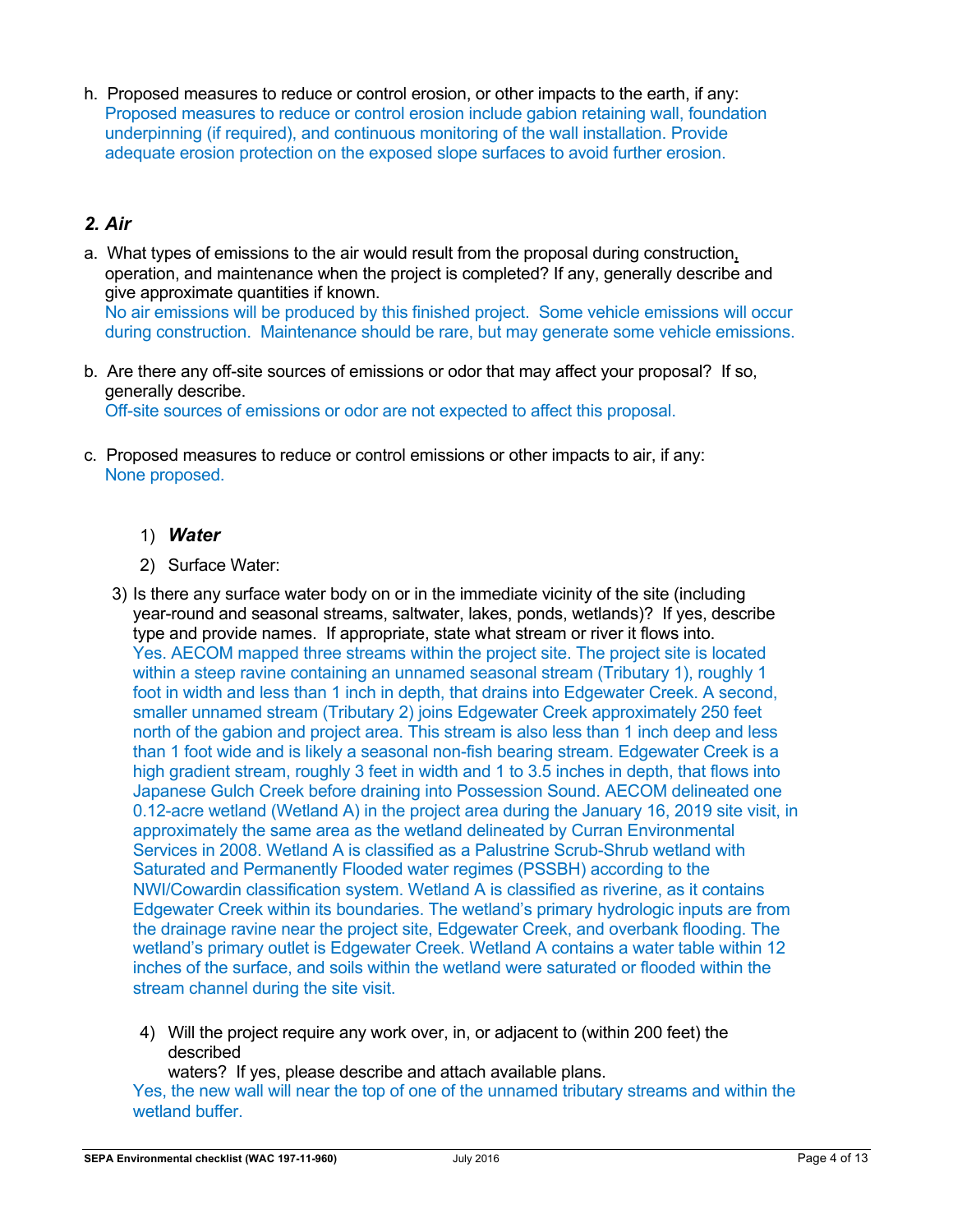- 3) Estimate the amount of fill and dredge material that would be placed in or removed from surface water or wetlands and indicate the area of the site that would be affected. Indicate the source of fill material. Work within the steams or wetland is not proposed. No fill or dredge is proposed within the existing surface water or wetland.
- 4) Will the proposal require surface water withdrawals or diversions? Give general description, purpose, and approximate quantities if known. No.
- 5) Does the proposal lie within a 100-year floodplain? If so, note location on the site plan. No.
- 6) Does the proposal involve any discharges of waste materials to surface waters? If so, describe the type of waste and anticipated volume of discharge. None proposed.
- b. Ground Water:
	- 1) Will groundwater be withdrawn from a well for drinking water or other purposes? If so, give a general description of the well, proposed uses and approximate quantities withdrawn from the well. Will water be discharged to groundwater? Give general description, purpose, and approximate quantities if known. No.
	- 2) Describe waste material that will be discharged into the ground from septic tanks or other sources, if any (for example: Domestic sewage; industrial, containing the following chemicals. . . ; agricultural; etc.). Describe the general size of the system, the number of such systems, the number of houses to be served (if applicable), or the number of animals or humans the system(s) are expected to serve. None.
- c. Water runoff (including stormwater):
	- 1) Describe the source of runoff (including storm water) and method of collection and disposal, if any (include quantities, if known). Where will this water flow? Will this water flow into other waters? If so, describe. Storm water will continue to drain through the project area as it does under existing conditions. The existing storm pipes will be anchored to proect against failures in the future.
	- 2) Could waste materials enter ground or surface waters? If so, generally describe. Not as part of the proposed project once constructed.
	- 3) Does the proposal alter or otherwise affect drainage patterns in the vicinity of the site? If so, describe.

No.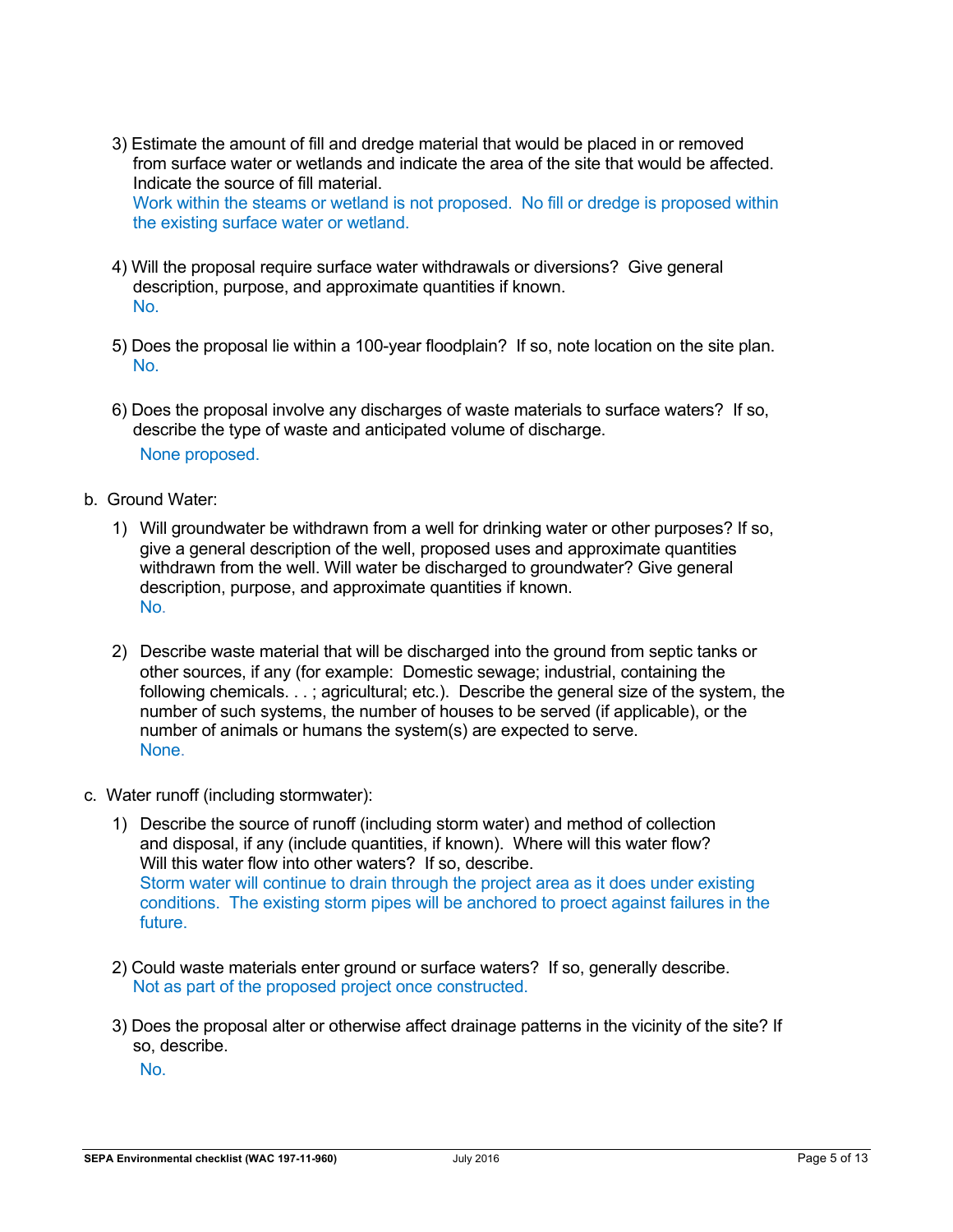d. Proposed measures to reduce or control surface, ground, and runoff water, and drainage pattern impacts, if any:

The existing stormwater pipes will be repaired and will be anchored as part of the proposed wall construction and slope stabilization.

### *4. Plants*

- a. Check the types of vegetation found on the site:
	- $X$  deciduous tree: alder, maple, aspen, other
	- $X$  evergreen tree: fir, cedar, pine, other
	- \_\_\_\_shrubs
	- \_X\_\_\_grass
	- \_\_\_\_pasture
	- \_\_\_\_crop or grain
	- \_\_\_\_ Orchards, vineyards or other permanent crops.
	- wet soil plants: cattail, buttercup, bullrush, skunk cabbage, other
	- water plants: water lily, eelgrass, milfoil, other
	- \_\_\_\_other types of vegetation
- b. What kind and amount of vegetation will be removed or altered? Some existing blackberries and grasses will be removed as part of the project.
- c. List threatened and endangered species known to be on or near the site. None known.
- d. Proposed landscaping, use of native plants, or other measures to preserve or enhance vegetation on the site, if any: The final slope will be vegetated for slope stabilization as recommended by the geotech and / or environmental consultant.
- e. List all noxious weeds and invasive species known to be on or near the site. Blackberries were observed at the site, other invasive species may exist.

### *5. Animals*

a. List any birds and other animals which have been observed on or near the site or are known to be on or near the site.

Examples include:

birds: hawk, heron, eagle, **songbirds**, **other**: mammals: deer, bear, elk, beaver, **other**: fish: bass, salmon, trout, herring, shellfish, other

Birds: black-capped chickadee, red-breasted nuthatch, hairy woodpecker, Bewick's wren, American crow, and gulls. Mammals: squirrel, raccoon, opossum, and possibly mountain beaver. Fish: None within work area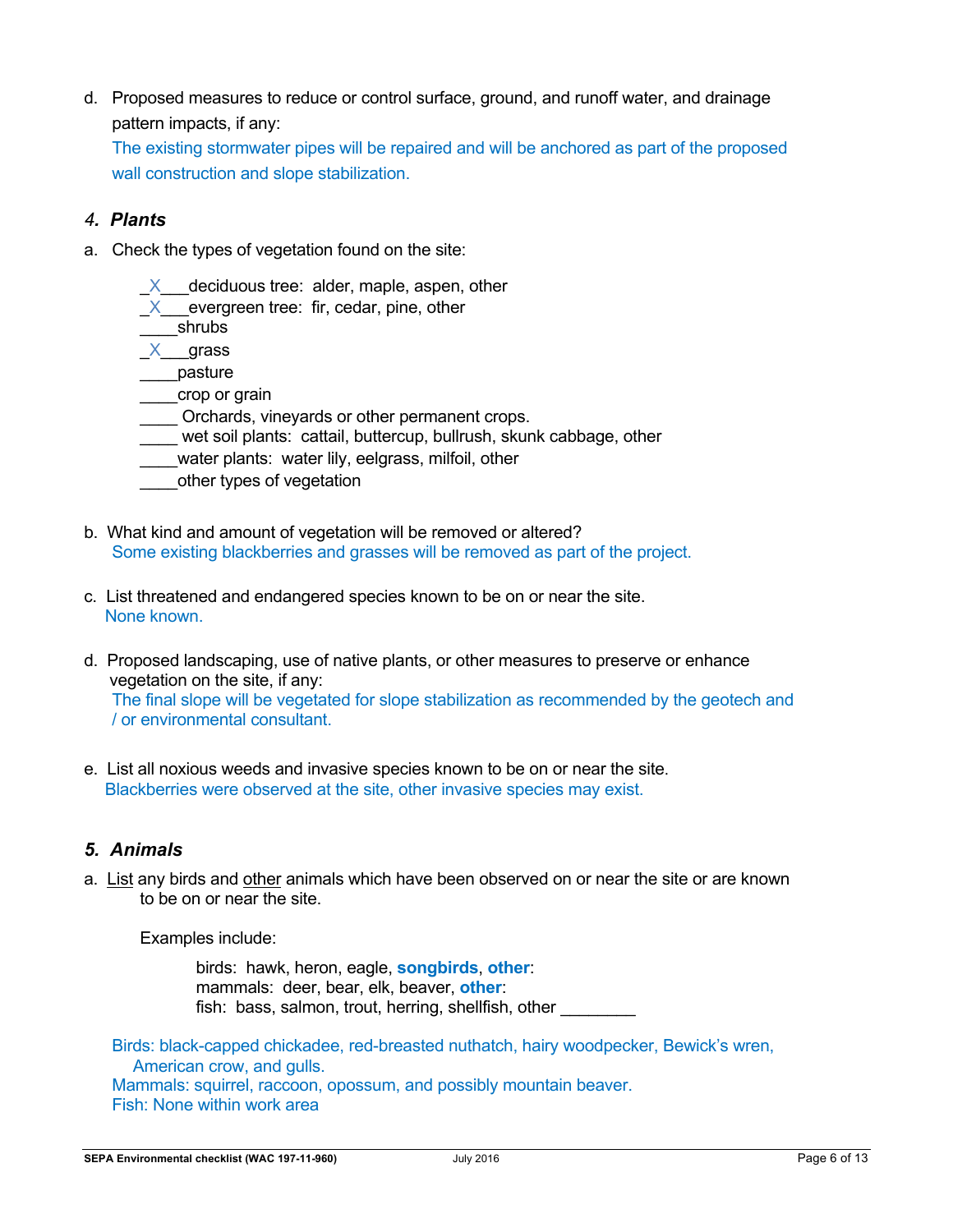- b. List any threatened and endangered species known to be on or near the site. Chinook and steelhead potentially downstream of the site in Edgewater Creek.
- c. Is the site part of a migration route? If so, explain. None Known

d. Proposed measures to preserve or enhance wildlife, if any: The final project will provide natural cover for wildlife away from the urban environment.

e. List any invasive animal species known to be on or near the site. None known.

### *6. Energy and Natural Resources*

a. What kinds of energy (electric, natural gas, oil, wood stove, solar) will be used to meet the completed project's energy needs? Describe whether it will be used for heating, manufacturing, etc.

None required for final project.

- b. Would your project affect the potential use of solar energy by adjacent properties? If so, generally describe. No.
- c. What kinds of energy conservation features are included in the plans of this proposal? List other proposed measures to reduce or control energy impacts, if any: There are no energy conservation features included in the plans of this proposal.

### *7. Environmental Health*

a. Are there any environmental health hazards, including exposure to toxic chemicals, risk of fire and explosion, spill, or hazardous waste, that could occur as a result of this proposal? If so, describe.

None Known.

- 1) Describe any known or possible contamination at the site from present or past uses. None known.
- 2) Describe existing hazardous chemicals/conditions that might affect project development and design. This includes underground hazardous liquid and gas transmission pipelines located within the project area and in the vicinity. None known.
- 3) Describe any toxic or hazardous chemicals that might be stored, used, or produced during the project's development or construction, or at any time during the operating life of the project. None anticipated.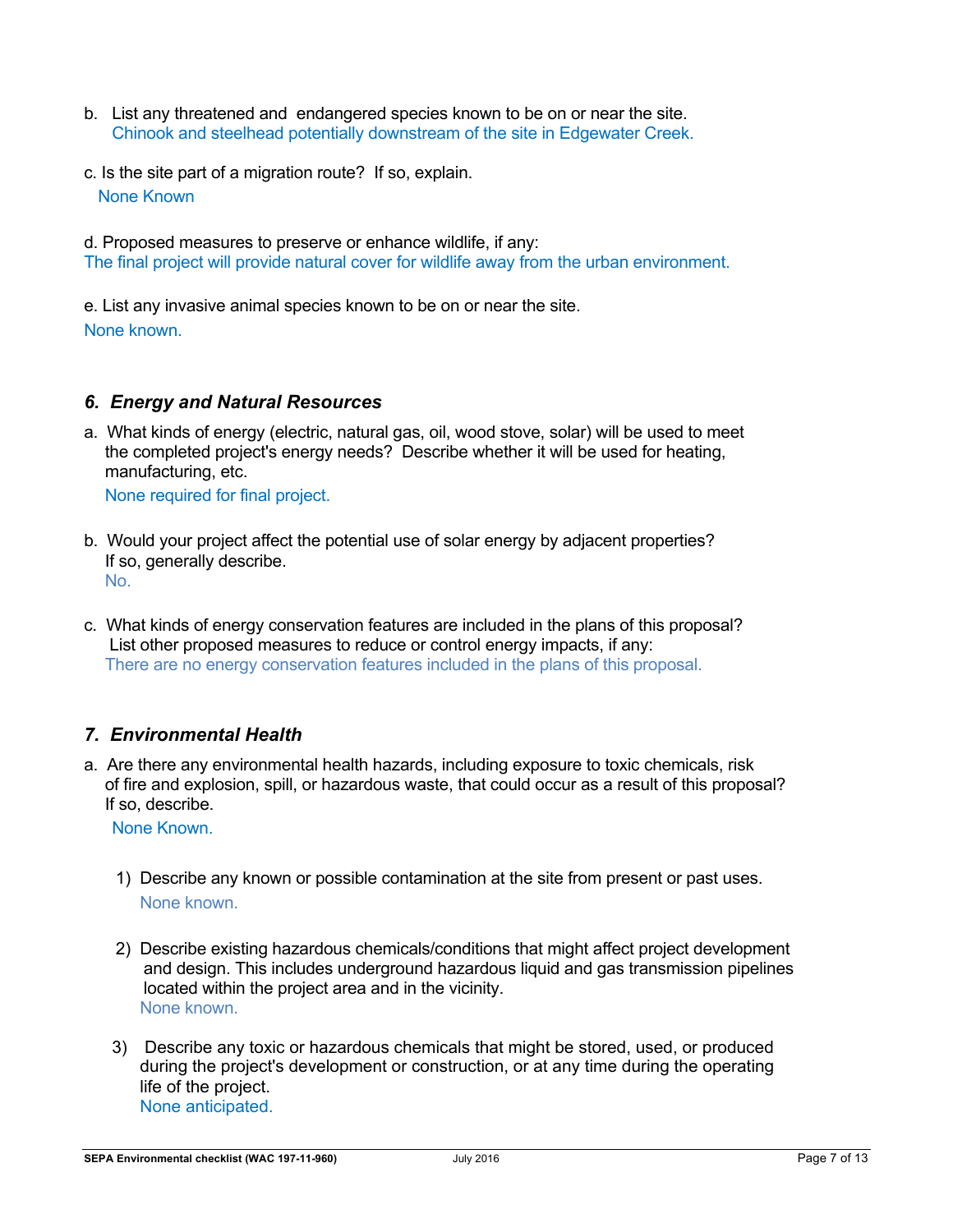- 4) Describe special emergency services that might be required. None anticipated.
- 5) Proposed measures to reduce or control environmental health hazards, if any: **None**

#### *b. Noise*

- 1) What types of noise exist in the area which may affect your project (for example: traffic, equipment, operation, other)? None.
- 2) What types and levels of noise would be created by or associated with the project on a short-term or a long-term basis (for example: traffic, construction, operation, other)? Indicate what hours noise would come from the site. Short term construction.
- 3) Proposed measures to reduce or control noise impacts, if any: **None**

#### *8. Land and Shoreline Use*

- a. What is the current use of the site and adjacent properties? Will the proposal affect current land uses on nearby or adjacent properties? If so, describe. The current site is undeveloped land. The proposal does not affect current land uses on nearby or adjacent properties.
- b. Has the project site been used as working farmlands or working forest lands? If so, describe. How much agricultural or forest land of long-term commercial significance will be converted to other uses as a result of the proposal, if any? If resource lands have not been designated, how many acres in farmland or forest land tax status will be converted to nonfarm or nonforest use? No.
	- 1) Will the proposal affect or be affected by surrounding working farm or forest land normal business operations, such as oversize equipment access, the application of pesticides, tilling, and harvesting? If so, how: No.
- c. Describe any structures on the site. A pump house is located on the top of a bluff on the southwest portion of the parcel. The study area is within a residential neighborhood.
- d. Will any structures be demolished? If so, what? No.
- e. What is the current zoning classification of the site? Open Space.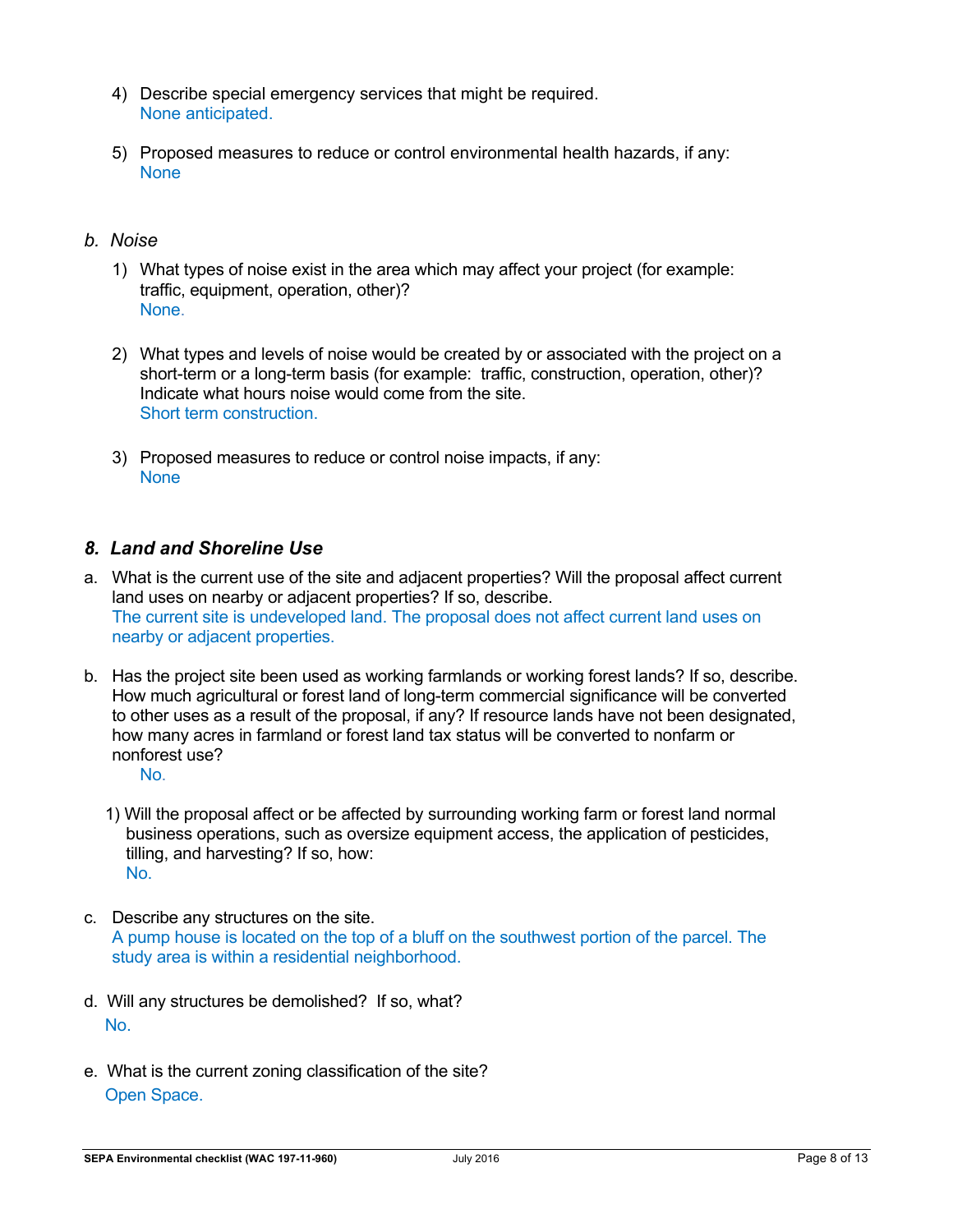- f. What is the current comprehensive plan designation of the site? Open Space.
- g. If applicable, what is the current shoreline master program designation of the site? Not applicable.
- h. Has any part of the site been classified as a critical area by the city or county? If so, specify. The work area is a steep slope and entirely located within the regulated buffers of surrounding wetlands and streams as described in the Wetland and Stream Report dated February 2019 by AECOM. Compensatory mitigation for buffer impacts will be provided by utilizing the City of Mukilteo's Habitat Reserves (MHR) as described in the City's Critical Areas Mitigation Program (CAMP). This proposal is discussed in detail in the Mukilteo Ridge HOA Mitigation Plan dated February 3, 2022 by WRI.
- i. Approximately how many people would reside or work in the completed project? **None**
- j. Approximately how many people would the completed project displace? None.
- k. Proposed measures to avoid or reduce displacement impacts, if any: None.
- L. Proposed measures to ensure the proposal is compatible with existing and projected land uses and plans, if any: None.
- m. Proposed measures to reduce or control impacts to agricultural and forest lands of long-term commercial significance, if any: None.

### *9. Housing*

- a. Approximately how many units would be provided, if any? Indicate whether high, middle, or low-income housing. None.
- b. Approximately how many units, if any, would be eliminated? Indicate whether high, middle, or low-income housing. None.
- c. Proposed measures to reduce or control housing impacts, if any: None.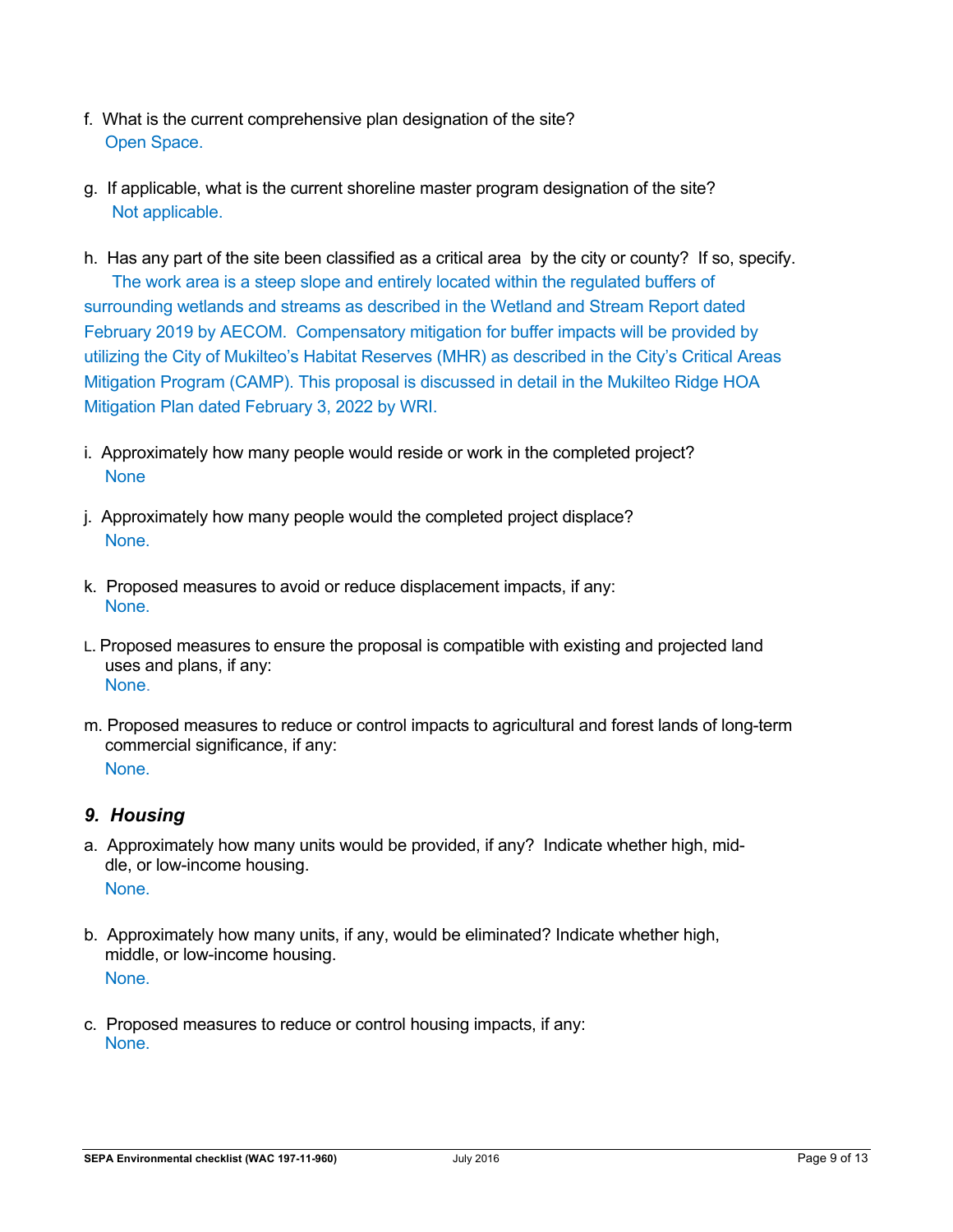### *10. Aesthetics*

- a. What is the tallest height of any proposed structure(s), not including antennas; what is the principal exterior building material(s) proposed? None.
- b. What views in the immediate vicinity would be altered or obstructed? None.
- d. Proposed measures to reduce or control aesthetic impacts, if any: None.

### *11. Light and Glare*

a. What type of light or glare will the proposal produce? What time of day would it mainly occur?

The proposed project is located within a forested area. It is not expected that there will be any issues with light or glare.

- b. Could light or glare from the finished project be a safety hazard or interfere with views? No.
- c. What existing off-site sources of light or glare may affect your proposal? None.
- d. Proposed measures to reduce or control light and glare impacts, if any: None.

#### *12. Recreation*

- a. What designated and informal recreational opportunities are in the immediate vicinity? None.
- b. Would the proposed project displace any existing recreational uses? If so, describe. None.
- c. Proposed measures to reduce or control impacts on recreation, including recreation opportunities to be provided by the project or applicant, if any: None.

### *13. Historic and cultural preservation*

- a. Are there any buildings, structures, or sites, located on or near the site that are over 45 years old listed in or eligible for listing in national, state, or local preservation registers ? If so, specifically describe. None.
- b. Are there any landmarks, features, or other evidence of Indian or historic use or occupation? This may include human burials or old cemeteries. Are there any material evidence, artifacts,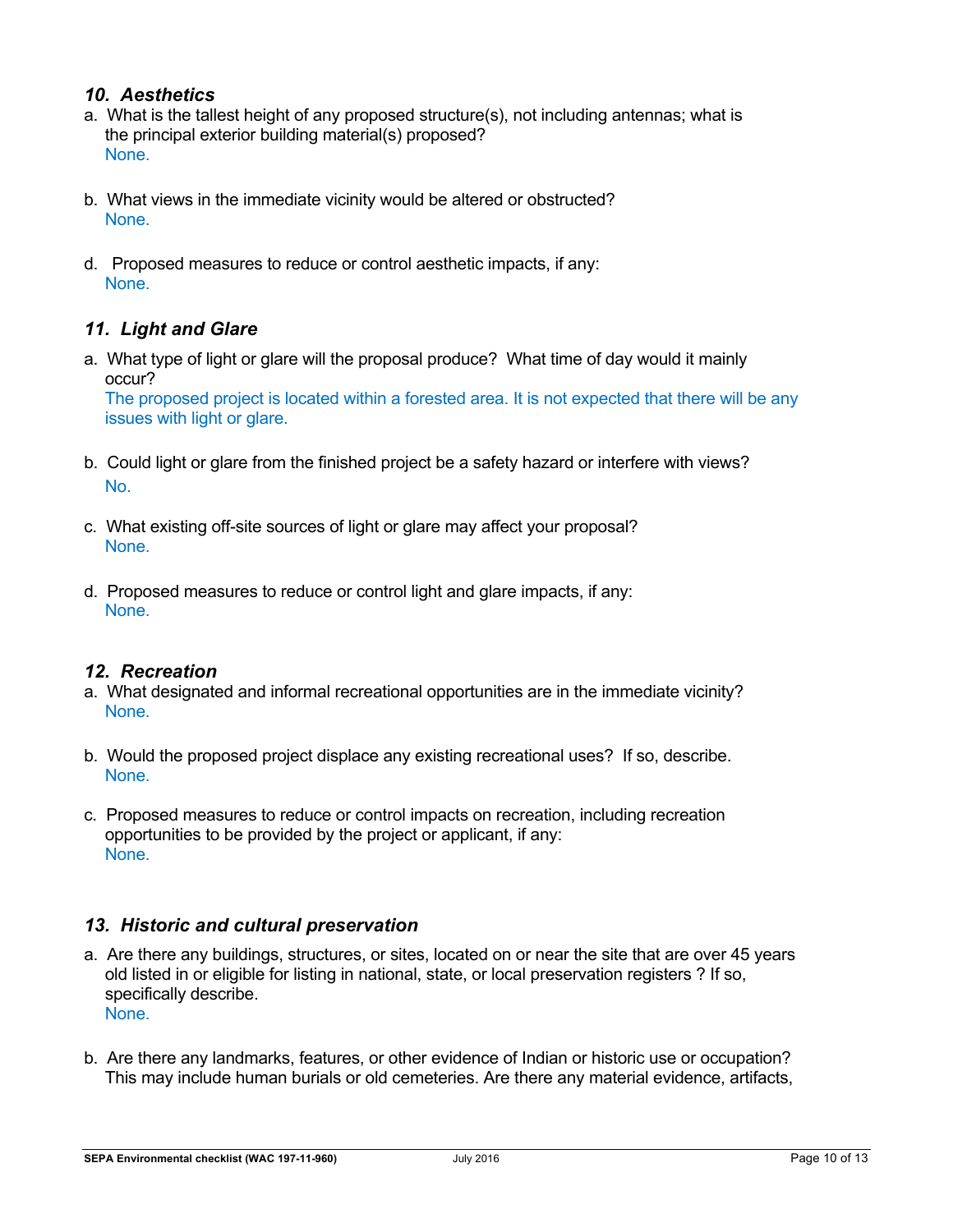or areas of cultural importance on or near the site? Please list any professional studies conducted at the site to identify such resources. None.

- c. Describe the methods used to assess the potential impacts to cultural and historic resources on or near the project site. Examples include consultation with tribes and the department of archeology and historic preservation, archaeological surveys, historic maps, GIS data, etc. None.
- d. Proposed measures to avoid, minimize, or compensate for loss, changes to, and disturbance to resources. Please include plans for the above and any permits that may be required. None.

### *14. Transportation*

- a. Identify public streets and highways serving the site or affected geographic area and describe proposed access to the existing street system. Show on site plans, if any. Accessed via Deborlan Ln.
- b. Is the site or affected geographic area currently served by public transit? If so, generally describe. If not, what is the approximate distance to the nearest transit stop? No.
- c. How many additional parking spaces would the completed project or non-project proposal have? How many would the project or proposal eliminate? None.
- d. Will the proposal require any new or improvements to existing roads, streets, pedestrian, bicycle or state transportation facilities, not including driveways? If so, generally describe (indicate whether public or private). None.
- e. Will the project or proposal use (or occur in the immediate vicinity of) water, rail, or air transportation? If so, generally describe. None.
- f. How many vehicular trips per day would be generated by the completed project or proposal? If known, indicate when peak volumes would occur and what percentage of the volume would be trucks (such as commercial and nonpassenger vehicles). What data or transportation models were used to make these estimates? None.
- g. Will the proposal interfere with, affect or be affected by the movement of agricultural and forest products on roads or streets in the area? If so, generally describe. No.
- h. Proposed measures to reduce or control transportation impacts, if any: None.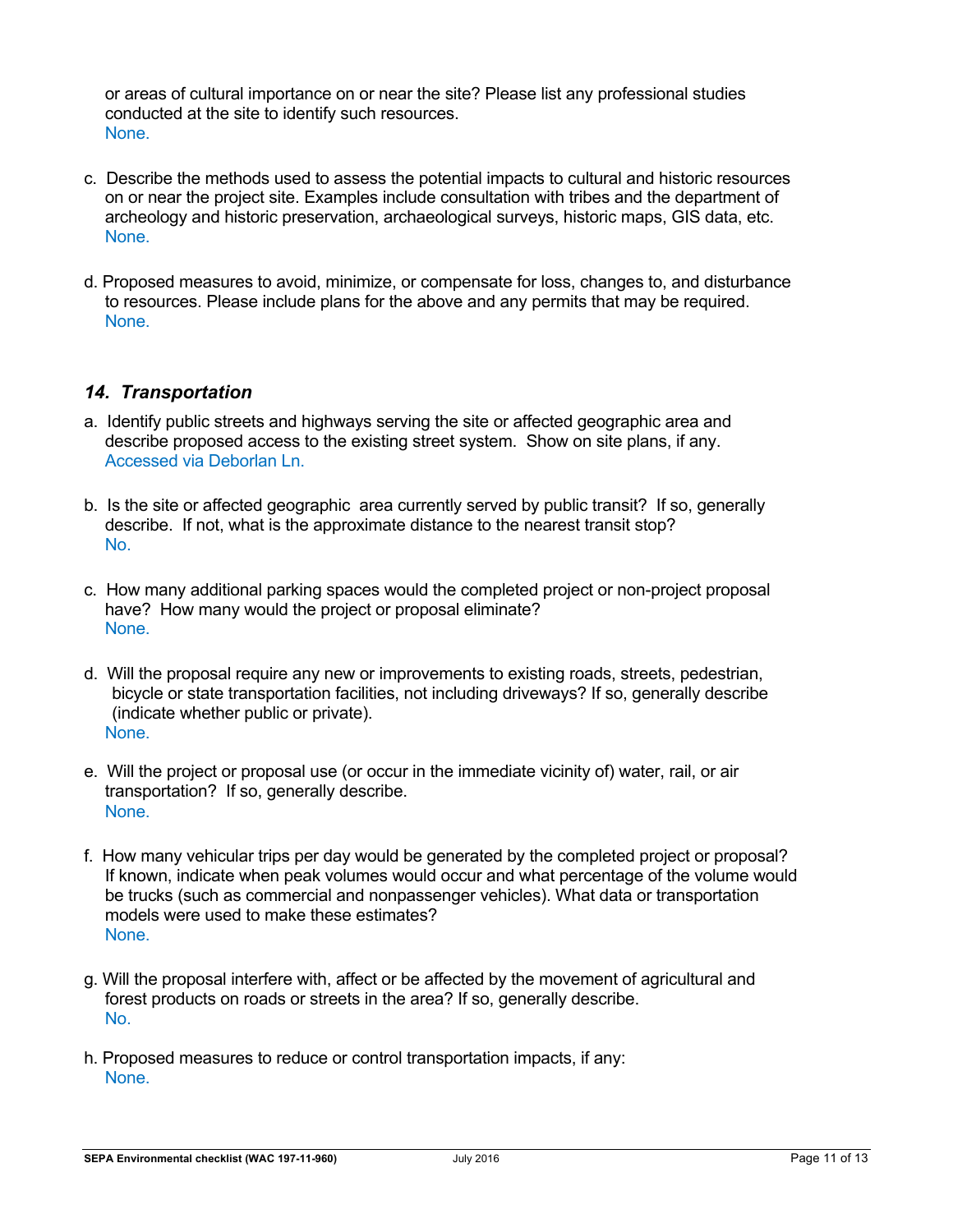### **15. Public Services**

- a. Would the project result in an increased need for public services (for example: fire protection, police protection, public transit, health care, schools, other)? If so, generally describe. No, the project will not result in an increased need for public services.
- b. Proposed measures to reduce or control direct impacts on public services, if any. None.

### 16. Utilities

- a. Circle utilities currently available at the site: electricity, natural gas, water, refuse service, telephone, sanitary sewer, septic system, other  $N/A$ .
- e. Describe the utilities that are proposed for the project, the utility providing the service, and the general construction activities on the site or in the immediate vicinity which might be needed.

None.

## **C.** Signature

The above answers are true and complete to the best of my knowledge. I understand that the lead agency is relying on them to make its decision.

| Signature:         |                                                                           |  |
|--------------------|---------------------------------------------------------------------------|--|
| Name of signee     | JAFF Mallahan                                                             |  |
|                    | Position and Agency/Organization Senior Ecologist, Wetland Resources Inc. |  |
| Date Submitted: 2/ |                                                                           |  |
|                    |                                                                           |  |

## D. Supplemental sheet for nonproject actions

(IT IS NOT NECESSARY to use this sheet for project actions)

Because these questions are very general, it may be helpful to read them in conjunction with the list of the elements of the environment.

When answering these questions, be aware of the extent the proposal, or the types of activities likely to result from the proposal, would affect the item at a greater intensity or at a faster rate than if the proposal were not implemented. Respond briefly and in general terms.

1. How would the proposal be likely to increase discharge to water; emissions to air; production, storage, or release of toxic or hazardous substances; or production of noise? As this is a remediation project, there are no proposed increases to the above parameters